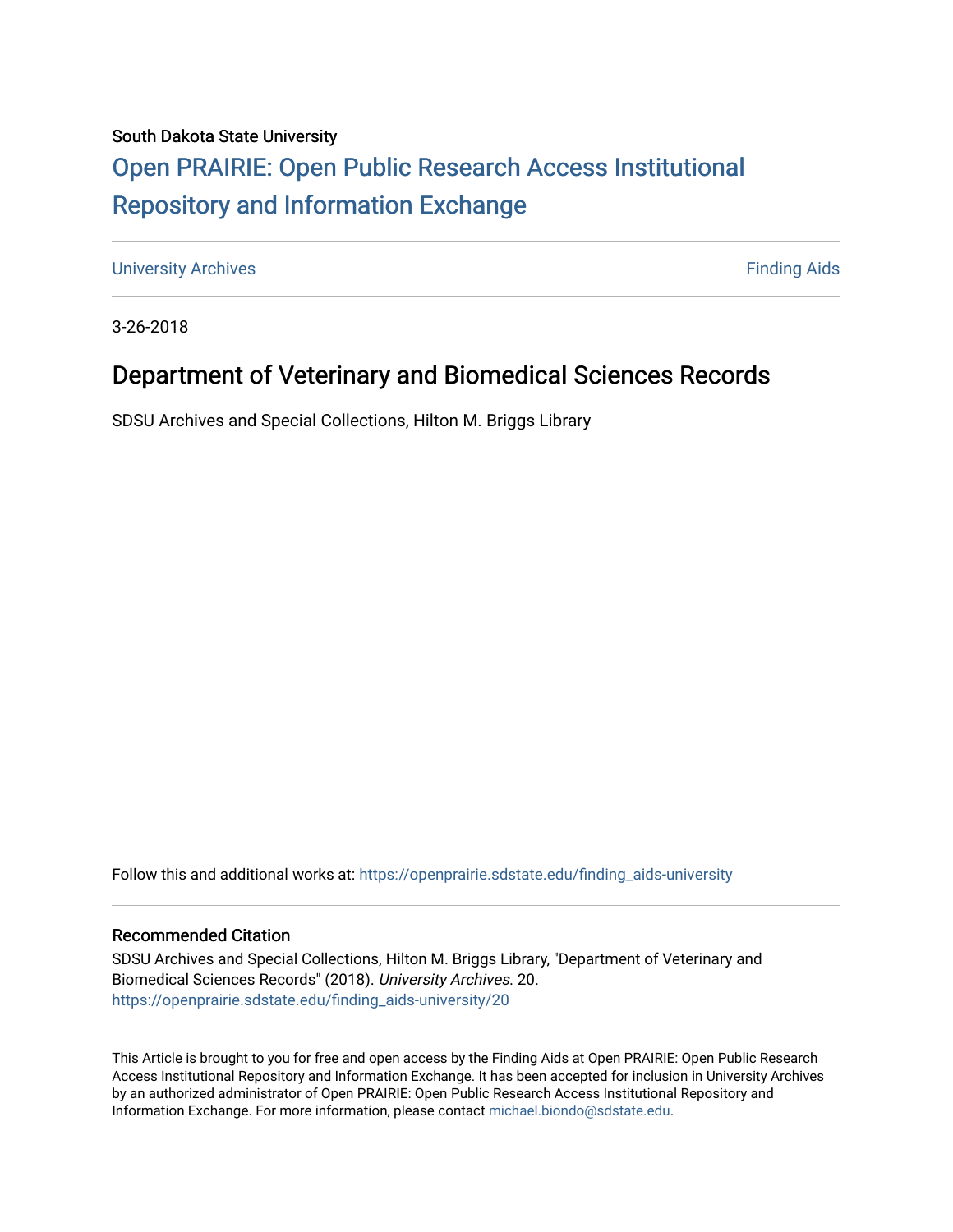# Veterinary and Biomedical Sciences Department Records

### COLLECTION SUMMARY

IDENTIFIER

UA 5.13

**TITLE** 

Department of Veterinary and Biomedical Science Records

DATES 1928-2019

PHYSICAL DESCRIPTION 1.47 linear feet (3 document cases, 1 document case-half), photographs

NAME OF CREATOR(S)

South Dakota State University. Department of Veterinary and Biomedical Sciences

**LANGUAGE** English

**REPOSITORY** 

South Dakota State University Archives and Special Collections Hilton M. Briggs Library (SBL) Room 241, Box 2115 1300 North Campus Drive, Brookings, SD 57007 Phone: 605-688-5094 Email: arcrefs@sdstate.edu

ACCESS NOTE

Open. This material does not circulate and may be used in-house only.

PREFERRED CITATION

Name of item, UA 5.13, box #, folder #, Department of Veterinary and Biomedical Sciences Records, South Dakota State University Archives and Special Collections, Hilton M. Briggs Library, Brookings, South Dakota.

### **ABSTRACT**

The mission of Department of Veterinary and Biomedical Sciences is to protect and improve the health of animals, the viability of the South Dakota livestock industry, and the welfare of society through high quality diagnostic, research, Extension, and teaching activities. The collection is composed of newsletters, reports, photographs, and booklets from conferences, symposiums and workshops of the Department of Veterinary & Biomedical Sciences and the South Dakota Animal Disease Research & Diagnostic Laboratory.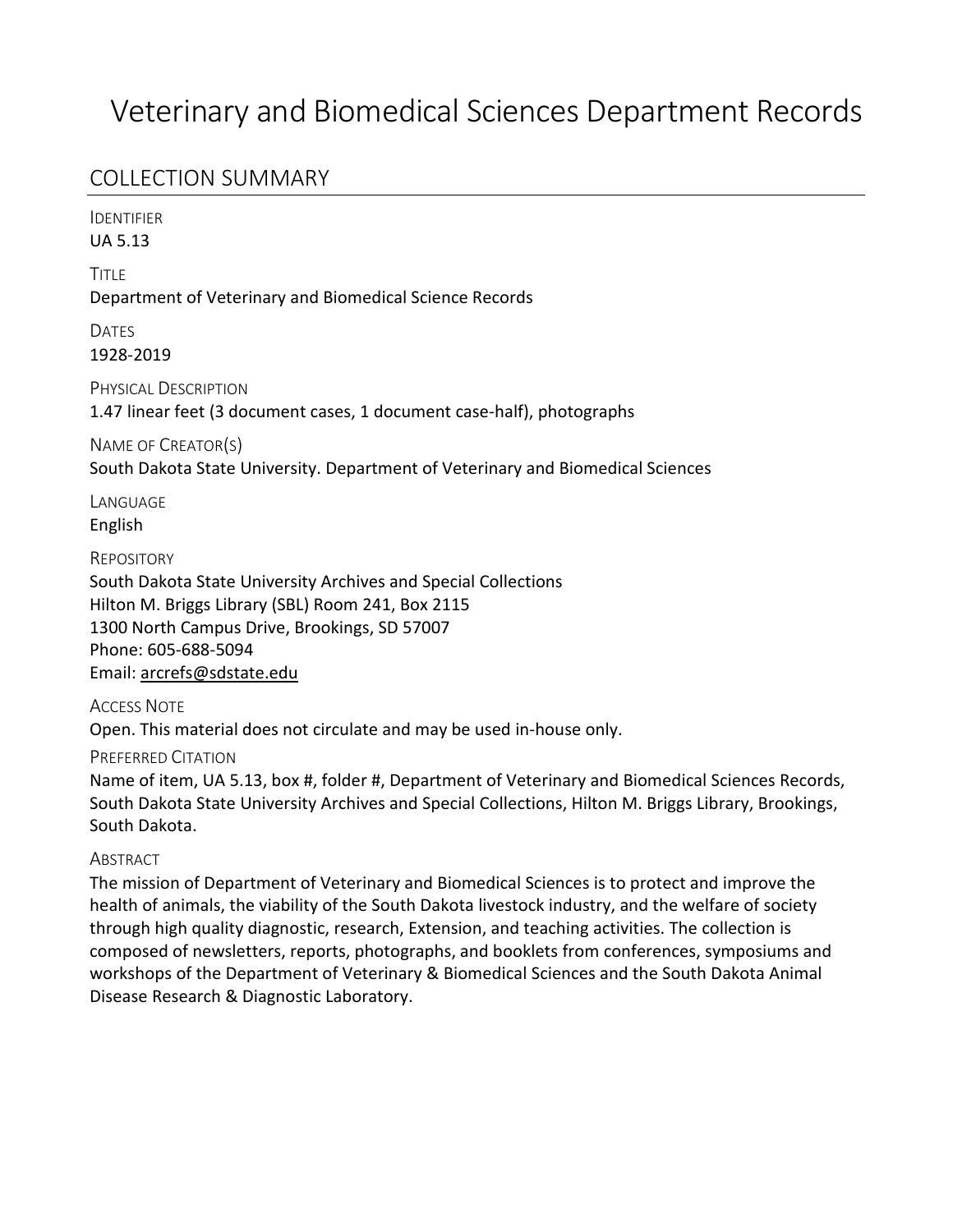# HISTORICAL NOTE

### VETERINARY SCIENCE DEPARTMENT

The Veterinary Science Department provides advising services to students in the pre-veterinary medicine curriculum and offers courses in the biomedical sciences for undergraduate and graduate majors in related sciences. The department also offers several graduate research assistantship positions in microbiology, virology, and molecular biology for students majoring in other departments. Active research programs in diseases of food-producing animals support graduate training.

The State of South Dakota does not have a professional College of Veterinary Medicine. A preveterinary medicine curriculum is offered which allows students to obtain prerequisites for application of Colleges of Veterinary Medicine in other states. Students may meet requirements in two or three years of pre-veterinary study. Many students complete a major for the Bachelor of Science Degree before entering the professional curriculum of Veterinary Medicine. Many degree options are available to students in the pre-veterinary medicine curriculum, but popular choices include Animal Science, Biology, Microbiology, and Dairy Science. Students typically select a BS option late in their freshman year or during their sophomore year.

In 2011, the department changed its name to the Veterinary & Biomedical Sciences Department. The new name better reflects the activities of the department, especially relative to the research work with zoonotic pathogens and the training of its students under the One Health concept.

The department has always had a strong mission related to preparing undergraduate students for entry into veterinary colleges within the region, training graduate students for careers related to veterinary or human infectious disease research or careers in diagnostic medicine, and providing public service through South Dakota's only animal health diagnostic laboratory, the SD Animal Disease Research and Diagnostic Laboratory (ADRDL).

### ANIMAL DISEASE RESEARCH AND DIAGNOSTIC LABORATORY

Since 1887, the Animal Disease Research & Diagnostic Laboratory has maintained a tradition of providing quality veterinary diagnostic services to the state and region. As one of only 42 North American laboratories that are fully accredited by the American Association of Veterinary Laboratory Diagnosticians, the laboratory serves animal owners by acting as a reference laboratory for animal health professionals and state/federal regulatory officials. This rigorous accreditation standard is compliant with international expectations as laid out by the OIE, thus ensuring trade markets are available to their clients.

As a reference laboratory, they provide the precise detailed animal disease information that is needed for those in charge of managing, treating and preventing diseases of animals. Many of the diseases the laboratory deal with are also potential human diseases, and thus the lab also plays a significant service role for public health surveillance. The laboratory serves all companion and food animal owners by working with their local veterinarian.

The laboratory continues as a member of the USDA National Animal Health Network (NAHLN), a member of the USDA/FDA Food Emergency Response Network (FERN), and a member of the DHHS/FDA Veterinary Laboratory Reference Network (Vet-LRN)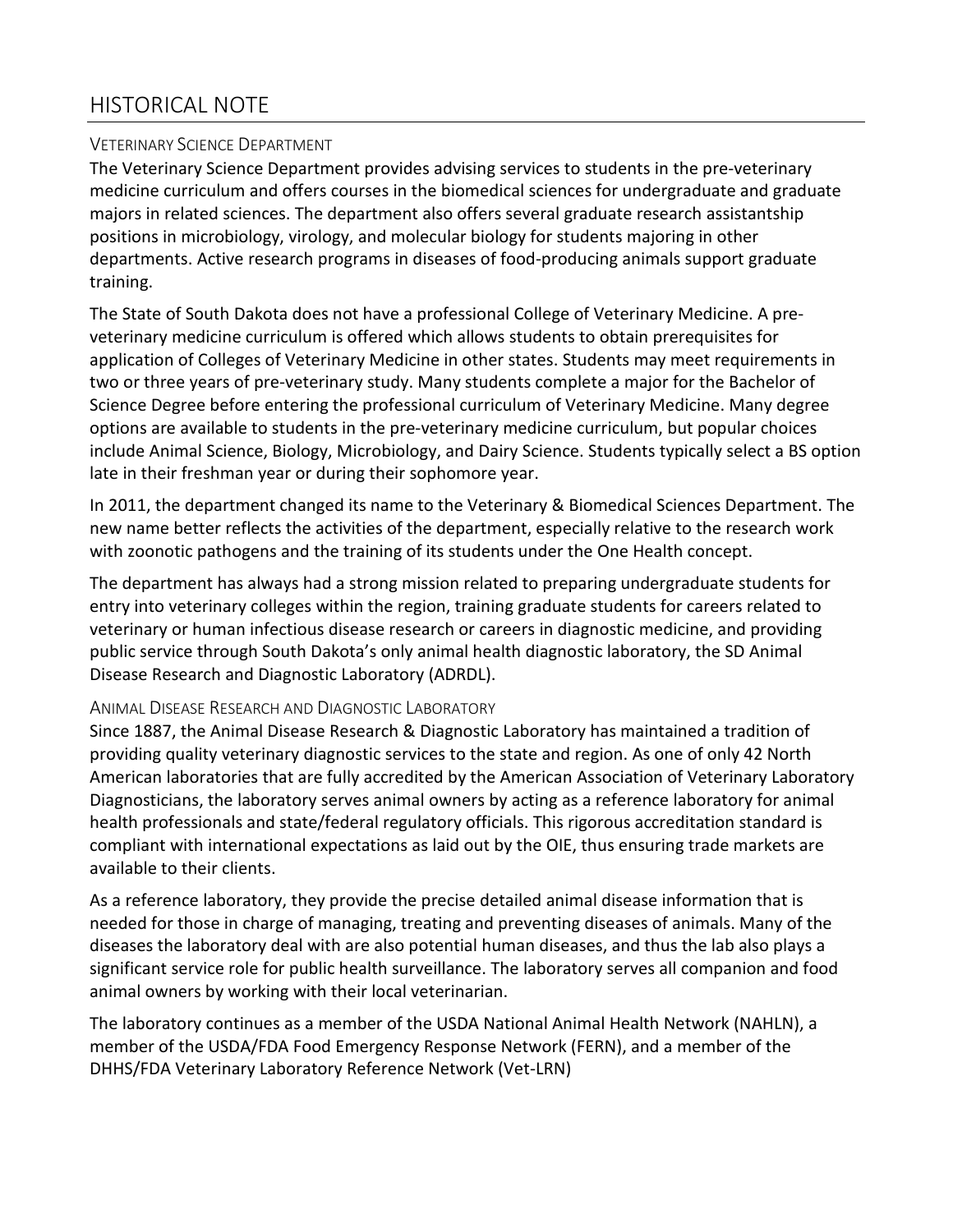# CONTENT AND ARRANGEMENT

### CONTENTS NOTE

This collection is composed of material published by the Veterinary Science Department. Folders contain reports, photographs, and booklets from conferences, symposiums and workshops sponsored by the Department of Veterinary Science at South Dakota State University and the Cooperative Extension Service. Some materials produced by the Veterinary Science are distinctly marked as published by the Cooperative Extension Service. The photographs consist of images of diseases cows, horses, poultry, swine, rats, and dogs in various stages of selenium or alkali poisoning. Also included are photographs of faculty (specifically Moxon, Olson, and Franke), students, and various geographic locations in South Dakota, including the Palisades, the Badlands, and Devils Tower in Wyoming. Also included are annual reports and newsletters for the Animal Disease Research and Diagnostic Laboratory.

### SUBJECT HEADINGS

- South Dakota State University. Department of Veterinary Science.
- South Dakota State University. Department of Veterinary and Biomedical Sciences.
- South Dakota State University. Animal Disease Research and Diagnostic Laboratory.

### ACCESS

### CONDITIONS GOVERNING ACCESS

This collection is open to researchers without restrictions. The materials in the Archives do not circulate and may be used in-house only.

Researchers conducting extensive research are asked to make an advance appointment to access archival material. Please call or e-mail prior to visiting the collection and indicate as much detail as possible about a particular topic and intended use.

### PHYSICAL ACCESS

South Dakota State University supports access to the materials, published and unpublished, in its collections. Nonetheless, access to some items may be restricted as a result of their fragile condition or by contractual agreements with donors.

### RIGHTS

### COPYRIGHT NOTICE

Researchers may quote from the collection under the fair use provision of the copyright law (Title 17, U.S. Code). Requests to publish should be arranged with the SDSU Archives and Special Collections.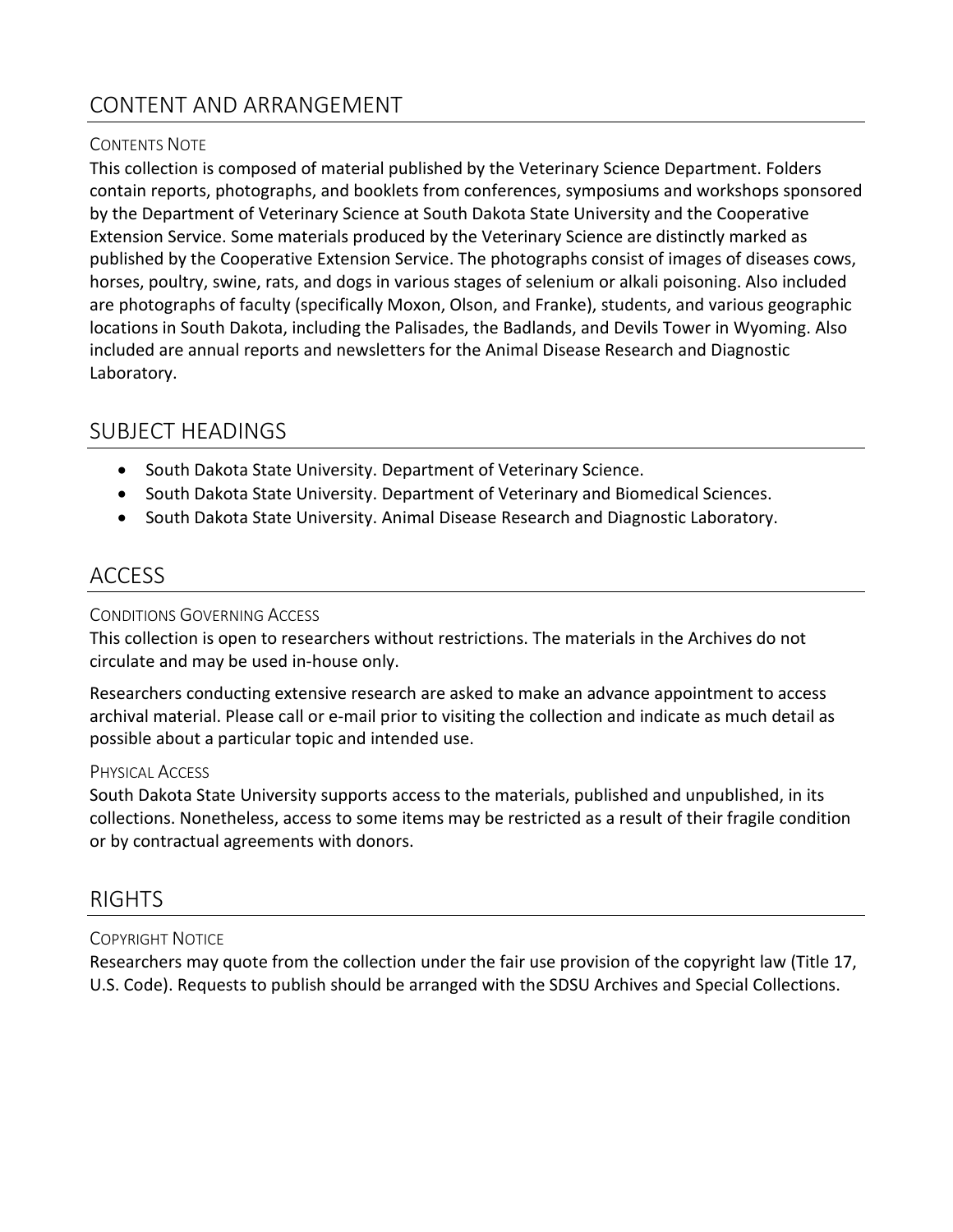# CONTAINER LIST

| <b>Box</b>     | <b>Folder</b>  | <b>Description</b>                                                                                   | Date(s)   |
|----------------|----------------|------------------------------------------------------------------------------------------------------|-----------|
| 1              | $\mathbf{1}$   | Animal Nutrition Approved Feed Additives and Ingredients                                             | 1977      |
| 1              | 2              | <b>Bovine Nutrition Seminar for Veterinarians</b>                                                    | 1986      |
| $\mathbf{1}$   | 3              | Clinical Pathology for the Veterinary Practitioner                                                   | 1970      |
| $\mathbf 1$    | 4              | Digestive Disorders in Small Animals - Clinical Diagnosis -<br><b>Surgical Correction</b>            | 1977      |
| $\mathbf{1}$   | 5              | Diseases of Feedlot Cattle - Prevention and Control                                                  | 1977      |
| 1              | 6              | Diseases of the Young Pig                                                                            | 1970      |
| 1              | 7              | Diseases of Young Calves                                                                             | 1977      |
| 1              | 8              | <b>Equine Medicine and Practice</b>                                                                  | undated   |
| $\mathbf{1}$   | 9              | Feedlot Problems - A Symposium for Veterinarians                                                     | 1969      |
| $\mathbf 1$    | 10             | <b>Infectious Diseases of Feedlot Cattle</b>                                                         | 1971      |
| $\mathbf{1}$   | 11             | Management, Nutrition, and Diseases of the Cow Herd                                                  | 1971      |
| $\mathbf{1}$   | 12             | Midwest Interprofessional Seminar of Diseases Common<br>to Animals and Man                           | 1971      |
| $\overline{2}$ | $\mathbf{1}$   | Non-infectious Diseases of Livestock                                                                 | 1975      |
| $\overline{2}$ | $\overline{2}$ | PCR Test Offers Quick PRRS Virus Detection in Semen, by<br>Jim Carlton, "Swine Practitioner, pp. 4-6 | 1995      |
| $\overline{2}$ | 3              | Photographs - Faculty, students, diseases animals,<br>geographic locations                           | 1928-1939 |
| $\overline{2}$ | 4              | Respiratory and Reproductive Diseases of Swine                                                       | 1972      |
| $\overline{2}$ | 5              | Ruminant Nutrition Workshop for Veterinarians                                                        | 1971      |
| $\overline{2}$ | 6              | Small Animal Practice for the Large Animal Practitioner                                              | 1971      |
| $\overline{2}$ | $\overline{7}$ | <b>Swine Management and Diseases</b>                                                                 | 1973      |
| $\overline{2}$ | 8              | Swine Nutrition Workshop for Veterinarians                                                           | 1970      |
| $\overline{2}$ | 9              | Swine Practice Symposium                                                                             | 1978      |
| $\overline{2}$ | 10             | The Veterinarian and certain legal and economic decisions                                            | undated   |
| $\overline{2}$ | 11             | Veterinary Laboratory Diagnosticians - Poultry Disease<br>Conference                                 | 1970      |
| $\overline{2}$ | 12             | <b>Veterinary Toxicology</b>                                                                         | 1976      |
| 3              | $\mathbf 1$    | Animal Disease Research and Diagnostic Laboratory: Animal<br>Health Matters [newsletter]             | 1998-2008 |
| 3              | $\overline{2}$ | Animal Disease Research and Diagnostic Laboratory: Animal<br>Health Matters (newsletters)            | 2009-2013 |
| 3              | 3              | Animal Disease Research and Diagnostic Laboratory: Annual<br>Report                                  | 1994      |